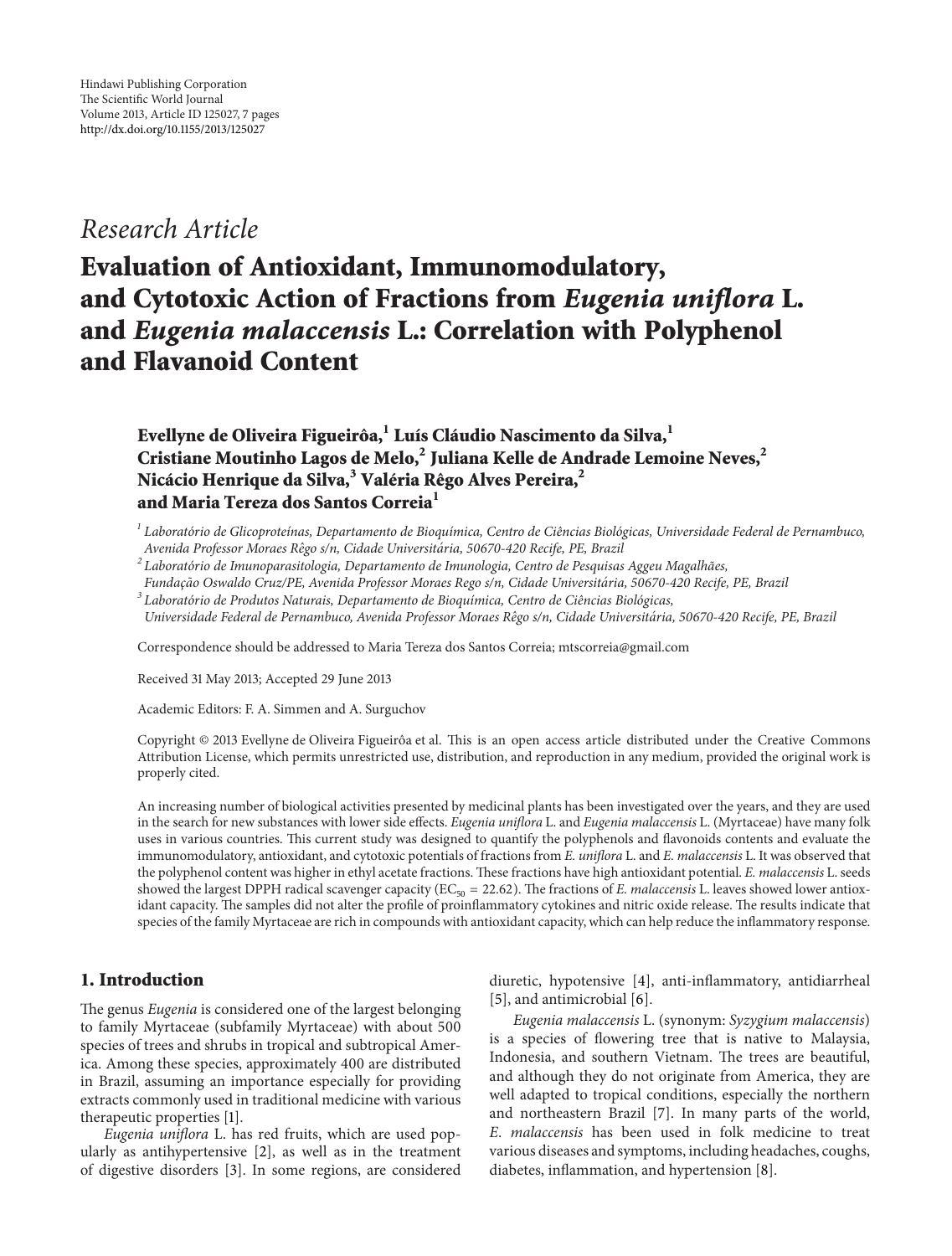Phytochemical studies with *Eugenia* species revealed the presence of flavonoids [\[9\]](#page-5-9), tannins, terpenoids [\[10\]](#page-5-10), and essential oils [\[11](#page-5-11)], whereas from the pharmacological point of view, other studies performed with crude extracts and compounds have proven anti-inflammatory, analgesic and antipyretic [\[12](#page-5-12)], antifungal [\[13\]](#page-5-13), hypotensive [\[4\]](#page-5-4), antihyperlipidemic [\[14\]](#page-5-14), hypoglycemic [\[15](#page-5-15)], and antioxidant [\[16](#page-5-16)] activities.

The aim of this study was to evaluate the flavonoids and total phenolic content, as well as the antioxidant, hemolytic and immunostimulatory activities of semipurified fractions of leaves and seeds from *E*. *uniflora* L. and *E*. *malaccensis* L.

#### **2. Methods**

*2.1. Collection of Plant Material and Preparation of Organic Extracts.* Leaves and seeds from *E*. *uniflora* L. and *E*. *malaccensis* L. were obtained, after growth under natural conditions, from Bonito and Recife cities, in Brazil. The plant material is deposited in the herbarium Dárdano de Andrade-Lima (IPA), voucher specimen n<sup>∘</sup> 83147. Powdered leaves and seeds from *E*. *uniflora* L. and *E*. *malaccensis* L. were subjected to the extraction of secondary metabolites, through technical of infusion, using methanol as organic solvent. The crude methanol extracts of leaves and seeds were used for fractionation, in order to separate its constituents. The materials were submitted to liquid-liquid partition with solvents ethyl acetate (EtOAc) (1 : 1) and n-butanol (n-BuOH) (1 : 1), at room temperature, resulting after evaporation of the solvents, and the semipurified samples: ethyl acetate fraction (EtOAc Fr.), butanol fraction (n-BuOH Fr.), and aqueous fraction  $(H_2O$  Fr.).

*2.2. Dosage of Flavonoids and Polyphenols Content.* The polyphenol content in extracts was quantified according to the Folin-Ciocalteau method [\[17\]](#page-5-17), with a few modifications. Aliquots of test samples (0.05 mL) were mixed into test tubes with 1.0 mL of distilled water and 0.5 mL of Folin-Ciocalteau reagent (1:1 v/v). This mix was kept in the dark during 10 min, and 2.5 mL of sodium carbonate  $[Na_2CO_3]$  (20%) was added. The mixture was incubated for twenty minutes at room temperature, and the absorbance was measured at 735 nm using a spectrophotometer. Gallic acid was used as a standard. All tests were performed in triplicate.

The determination of flavonoids content in the samples was performed according to the method described by [\[18\]](#page-5-18), with a few modifications. Aliquots of sample (0.1 mL) in the concentration 10 mg/mL were mixed with 0.1 mL of aluminum trichloride  $[AlCl<sub>3</sub>]$  (20%) and one gout of acetic acid  $[C<sub>2</sub>H<sub>4</sub>O<sub>2</sub>]$ . Dilute the solution in methanol until the volume of 5 mL. After 40 min of incubation, the absorbance of the solutions was determined in a spectrophotometer at 415 nm. The mixture in absence of the aluminum trichloride was used as a blank. Quercetin in the concentration 0.5 mg/mL was used as a standard. All tests were performed in triplicate.

*2.3. DPPH Radical Scavenging Activity.* DPPH-free radical scavenging activities of the extracts were determined according to the method of [\[19\]](#page-5-19), with a few modifications. In plate with ninety-six wells was added 0.04 mL of diluted in methanol samples  $(1, 3, 10, 30, 100, 300,$  and  $1000 \mu g/mL)$  and 0.25 mL of the DPPH (2.22 mg/mL). After 30 min at room temperature and in the dark, absorbance was measured at 517 nm. For the blank was added 0.04 mL of solvent with 0.25 mL of DPPH solution. For the positive control was used 0.04 mL of quercetin in presence of the DPPH solution.

Blood (5–10 mL) was obtained from healthy nonsmoking volunteers by venipuncture, after a written informed consent was obtained. Human erythrocytes from citrated blood were immediately isolated by centrifugation at 1500 rpm for 10 min at 4<sup>∘</sup> C. After removal of plasma and buffy coat, the erythrocytes were washed three times with phosphate-buffered saline (PBS; pH 7.4) and then resuspended using the same buffer and a 1% erythrocyte suspension was prepared. The hemolytic activity of the crude extract was tested under in vitro conditions. Each tube received 1.1 mL of erythrocyte suspension and 0.4 mL of extract of various concentrations  $(50-500 \,\mu g/mL)$  were added. The negative control was only solvent and the positive control received 0.4 mL of Quillaja sp. saponin (0.0025%). After 60-min incubation at room temperature, cells were centrifuged and the supernatant was used to measure the absorbance of the liberated hemoglobin at 540 nm. The average value was calculated from triplicate assays. The hemolytic activity was expressed in relation to Quillaja sp. saponin and calculated by the following formula:

Hemolytic activity 
$$
(\%) = (As - Ab) (Ac - Ab) \times 100,
$$
 (1)

where Ac was the absorbance of the control (blank, without extract), As was the absorbance in the presence of the extract, and Ac was the absorbance of saponin solution.

*2.4. Animals.* Male BALB/c mice (six-eight weeks old) were used in all experiments of immunomodulatory activity. They were obtained from the Oswaldo Cruz Foundation (FIOCRUZ, Rio de Janeiro, Brazil) and maintained at the animal facilities of the Aggeu Magalhães Research Center of the Oswaldo Cruz Foundation in Recife, Brazil. All mice were sacrificed and treated according to the Oswaldo Cruz Foundation guidelines for laboratory animals. This work was approved by the institutional ethics committee (protocol number 0266/2005).

*2.5. Cytotoxicity Assay.* To determine the nontoxic concentration of the samples, splenocytes from BALB/c mice (6  $\times$ 10<sup>5</sup> cells/well) were cultured in ninety-six well plate in RPMI 1640 media supplemented with 10% fetal bovine serum and 50  $\mu$ g/mL of gentamycin. Each sample was evaluated in six concentrations (1, 5, 10, 25, 50, and 100  $\mu$ g/mL) in triplicates. Cells were incubated in the presence of  $3H$ -thymidine during 24 h at 37°C and 5%  $CO_2$ . Two controls were made in this experiment: negative control (cells incubated with <sup>3</sup>Hthymidine) and positive control (cells treated with saponin, a substance with known cytotoxic activity, and incubated with  $3$ H-thymidine). After 24 h, the cultures were harvested, using a cell harvester to determine the <sup>3</sup>H-thymidine incorporation in a beta radiation counter. The viability of the cells was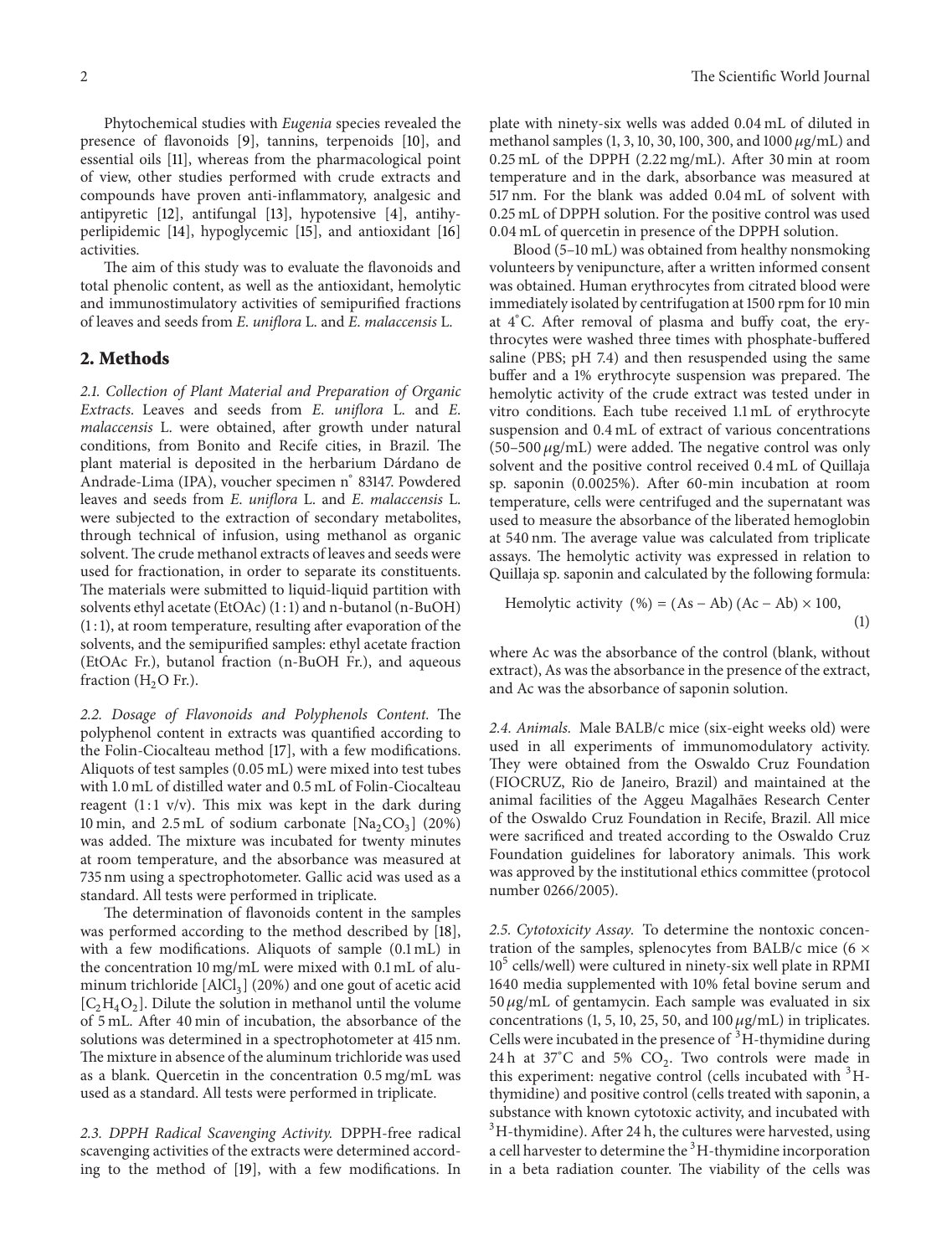| Extract               | Total phenolic content (mgGAE/g) | Flavonoid content (mgQE/g) | Hemolysis (%)    |  |
|-----------------------|----------------------------------|----------------------------|------------------|--|
| E. uniflora           |                                  |                            |                  |  |
| LEtOAc Fr.            | $2756 \pm 15.5$                  | $84.3 \pm 3.4$             | $72.73 \pm 0.96$ |  |
| Ln-BuOH Fr.           | $2492 \pm 58.1$                  | $8.6 \pm 0.9$              | $1.9 \pm 0.72$   |  |
| $LH2O$ Fr.            | $2445 \pm 15.5$                  | $2.1 \pm 0.07$             | $\mathbf{0}$     |  |
| SEtOAc Fr.            | $2831 \pm 23.0$                  | $31.2 \pm 1.1$             | $72.23 \pm 0.68$ |  |
| Sn-BuOH Fr.           | $2365 \pm 38.3$                  | $5.6 \pm 0.4$              | $2.1 \pm 0.74$   |  |
| $SH2O$ Fr.            | $2351 \pm 12.3$                  | $2.9 \pm 0.4$              | $\mathbf{0}$     |  |
| E. malaccensis        |                                  |                            |                  |  |
| LEtOAc Fr.            | $1641 \pm 31.9$                  | $40.7 \pm 1.5$             | 100              |  |
| Ln-BuOH Fr.           | $565 \pm 32.7$                   | $20.7 \pm 6.6$             | 100              |  |
| $LH2O$ Fr.            | $264 \pm 9.5$                    | $2.0 \pm 0.4$              | $\mathbf{0}$     |  |
| SEtOAc Fr.            | $2920 \pm 24.4$                  | $5.8 \pm 0.3$              | 100              |  |
| Sn-BuOH Fr.           | $2341 \pm 36.5$                  | $2.9 \pm 0.9$              | 100              |  |
| SH <sub>2</sub> O Fr. | $2256 \pm 37.3$                  | $\mathbf{0}$               | $3.39 \pm 0.82$  |  |

<span id="page-2-0"></span>Table 1: Flavonoid and total phenolic content and hemolytic activity of extracts from *E. uniflora* and *E. malaccensis*.

Legend: (LEtOAc Fr.): ethyl acetate fraction of leaves, (Ln-BuOH Fr.): butanol fraction of leaves, (LH<sub>2</sub>O Fr.): aqueous fraction of leaves, (SEtOAc Fr.): ethyl acetate fraction of seeds, (Sn-BuOH Fr.): butanol fraction of seeds, and (SH<sub>2</sub>O Fr.): aqueous fraction of seeds. Values are means  $\pm$  SD ( $n=3$ ).

determined by the <sup>3</sup>H-thymidine incorporation of extractstreated wells, and the cytotoxicity was calculated in relation to the 3H-thymidine incorporation of untreated cultures [\[21\]](#page-5-20).

*2.6. Analysis of Cell Viability by Annexin V-FITC and Propidium Iodide Staining.* Splenocytes were incubated (10<sup>6</sup> cells/mL) for 24 h with samples ( $5 \mu g/mL$ ). They were centrifuged at 4<sup>∘</sup> C, 450 g for 10 min. After discarding the supernatant, 1 mL of PBS 1X was added to the precipitate, and it was then centrifuged at 4<sup>∘</sup> C, 450 g for 10 min. The pellet was resuspended in the same buffer, and annexin V conjugated with fluorescein isothiocyanate (FITC) (1:500) and propidium iodide (PI, 20  $\mu$ g/mL; 10<sup>6</sup> cells) were added, in the dark, to each cytometer tube. Afterwards, the samples were then analyzed (minimum of 10.000 events/tube) through flow cytometry (FACSCalibur-BD, San Jose, CA, USA) using the software CELLQuestProTM (BD Bioscience, San Jose, CA, USA) for acquisition and analysis of data. The results were represented in graphs by dot plot [\[21](#page-5-20)].

*2.7. Determination of Cytokine Levels in Splenocytes Culture.* The assay was made according to Pereira et al. [\[21](#page-5-20)]. Cells were cultured in plates with twenty-four wells at a density of  $10^6$  cells/well in RPMI 1640 medium. IFN- $\gamma$ , IL-2, and IL-6 cytokines were quantified in 24 h, 48 h, and 72 h and six days in the culture supernatants stimulated with samples at nontoxic concentrations established previously (25, 10, 5, and  $1 \mu$ g/mL). Negative (spontaneous secretion) and positive (concanavalin A) controls were included. The cytokine levels were quantified by sandwich enzyme-linked immunosorbant assay (ELISA), according to the manufacturer's suggested protocols.

*2.8. Statistical Analysis.* All tests were performed in triplicate. The concentration needed for 50% of inhibition ( $EC_{50}$ ) was estimated graphically by nonlinear regression analysis. Other data were analyzed through Mann-Whitney  $U$  test and were analyzed considering the value of  $P \lt 0.05$  as statistically significant. The correlations between phytochemicals (polyphenols ad flavonoids) and antioxidant or hemolytic activities were calculated using the Pearson coefficient  $(\rho)$ .

#### **3. Results and Discussion**

An increasing number of biological activities presented by medicinal plants has been investigated over the years, and several experimental models are used in the search for new bioactive substances [\[22](#page-5-21)[–24\]](#page-5-22).

The phytochemical screening revealed the presence of flavonoids and tannins in all fractions analyzed, which is consistent with the research of Auricchio et al. [\[6](#page-5-6)]. The estimation of phenolic compounds revealed that all ethyl acetate fractions (EtOAc Fr.) exhibited the highest phenolic content, except the *E*. *malaccensis* L. leave EtOAc Fr. All *E*. *malaccensis* L. leave fractions showed the lowest amount of polyphenols (Table [1\)](#page-2-0). The evaluation of the phenolic compounds uses the Folin-Ciocalteau reagent, which forms blue complexes in the presence of reducing agents [\[25](#page-5-23)]. The intensity of blue-colored complex is related to the presence of hydrogen donating groups in the phenolic compounds [\[26](#page-5-24)]. The highest phenolic content was found in the EtOAc Fr. and n-BuOH Fr., which is expected when performing the liquidliquid fractionation with solvents of increasing polarity. The levels of flavonoids are higher in leaves of the two species. A major function of this group of compounds is to protect plants against ultraviolet, and as the leaves are more exposed than the seeds, the higher amounts of flavonoids in the leaves are justified (Table [1\)](#page-2-0).

The total antioxidant activity of fractions was determined by the ability of antioxidants present in the samples to capture the stable DPPH radical (2,2-diphenyl-1-picril-hydrazyl).The method is based on the DPPH radical scavenger by antioxidants with conversion to its reduced form, consequently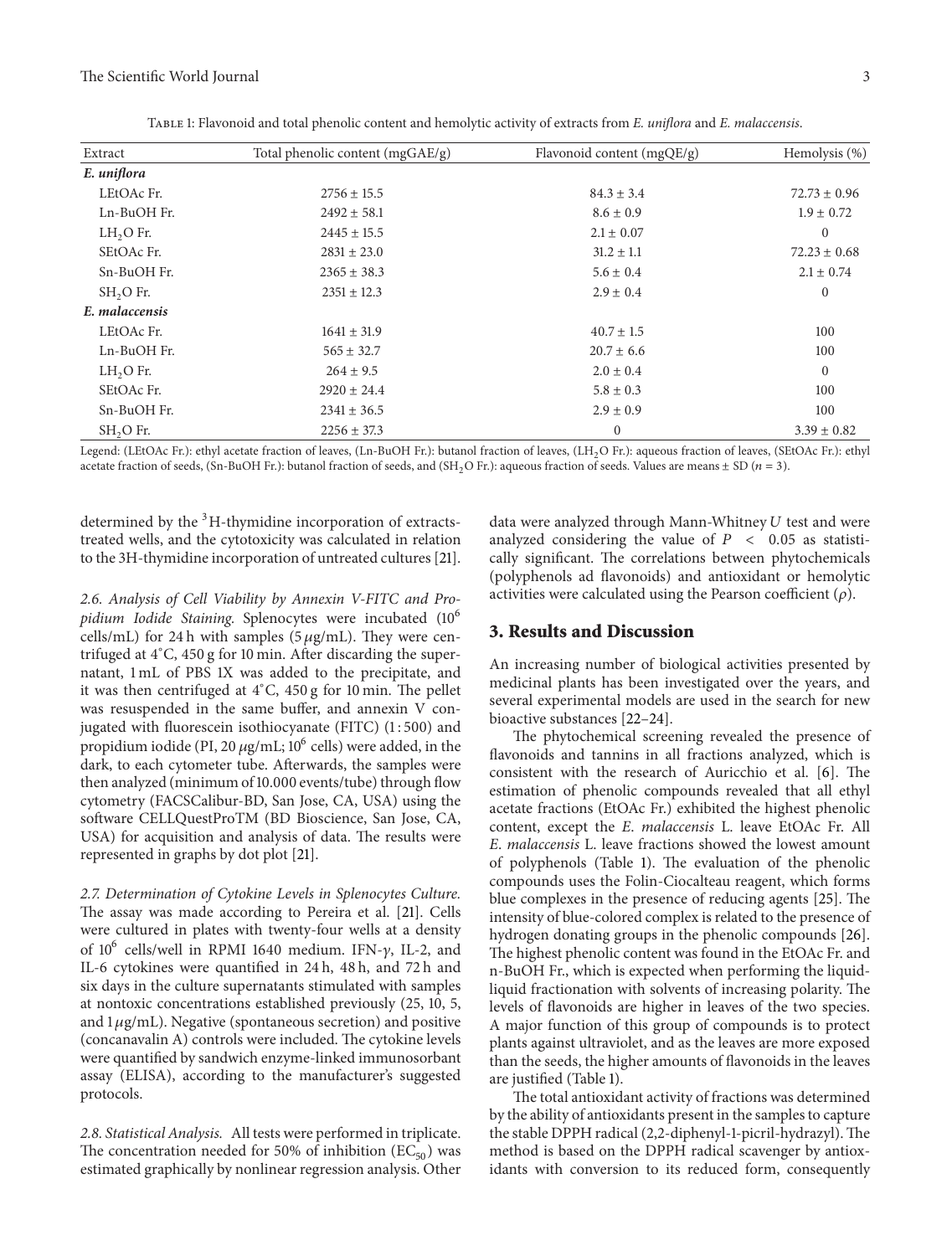

<span id="page-3-0"></span>FIGURE 1: DPPH radical inhibition of different extracts from *E. uniflora* and *E. malaccensis*. (a) EtOAc Fr. (b) n-BuOH Fr. (c) H<sub>2</sub>O Fr. EC<sub>50</sub> is the concentration needed for 50% of inhibition. The values are represented as mean  $\pm$  SD ( $n = 3$ ). Leaves *E. uniflora* (LEuni), seeds *E. uniflora* (SEuni), leaves *E. malaccensis* (LEmal), and seeds *E. malaccensis* (SEmal).

producing a decrease in absorbance. Thus, the methanol solution of DPPH, initially violet, turns yellow, and the degree of discoloration indicates the ability of the antioxidant-free radical scavenger [\[24](#page-5-22)]. According to the results obtained, we can say that the fractions of analyzed species have a high antioxidant potential. It is observed that the *E*. *malaccensis* L. SEtOAc Fr. has the highest capacity of DPPH radical scavenging, followed by *E*. *uniflora* L. LEtOAc Fr. (Table [1\)](#page-2-0).  $EC_{50}$  values were lower than those of quercetin. The highest antioxidant capacity in n-BuOH Fr. was observed in *E. uniflora* L. leaves and seeds, while the  $H_2O$  Fr. followed the same sequence of EtOAc Fr. (Figure [1\)](#page-3-0). For both plants, the correlation of DPPH radical scavenging ability was stronger with polyphenols ( $\rho = -0.70$  for *E. uniflora* and  $-0.737$  for *E*. *malaccensis*) than flavanoids ( $\rho = -0.581$  and  $-0.298$  for *E*. *uniflora* and *E*. *malaccensis*). It is important to note that as the correlations with DPPH radical scavenging ability were determined using  $EC_{50}$ , a negative  $ρ$  value (-1) is considered as perfect positive correlation.

The hemolytic activity of fractions was performed to discard the possible cytotoxic mechanism and verify the safety of the phytocompound, making them appropriate for the preparation of natural drugs. Hemolytic tests were performed because the compounds that have biological effects may not be useful in pharmacological preparations, if they have hemolytic effect. In addition, these data can also reveal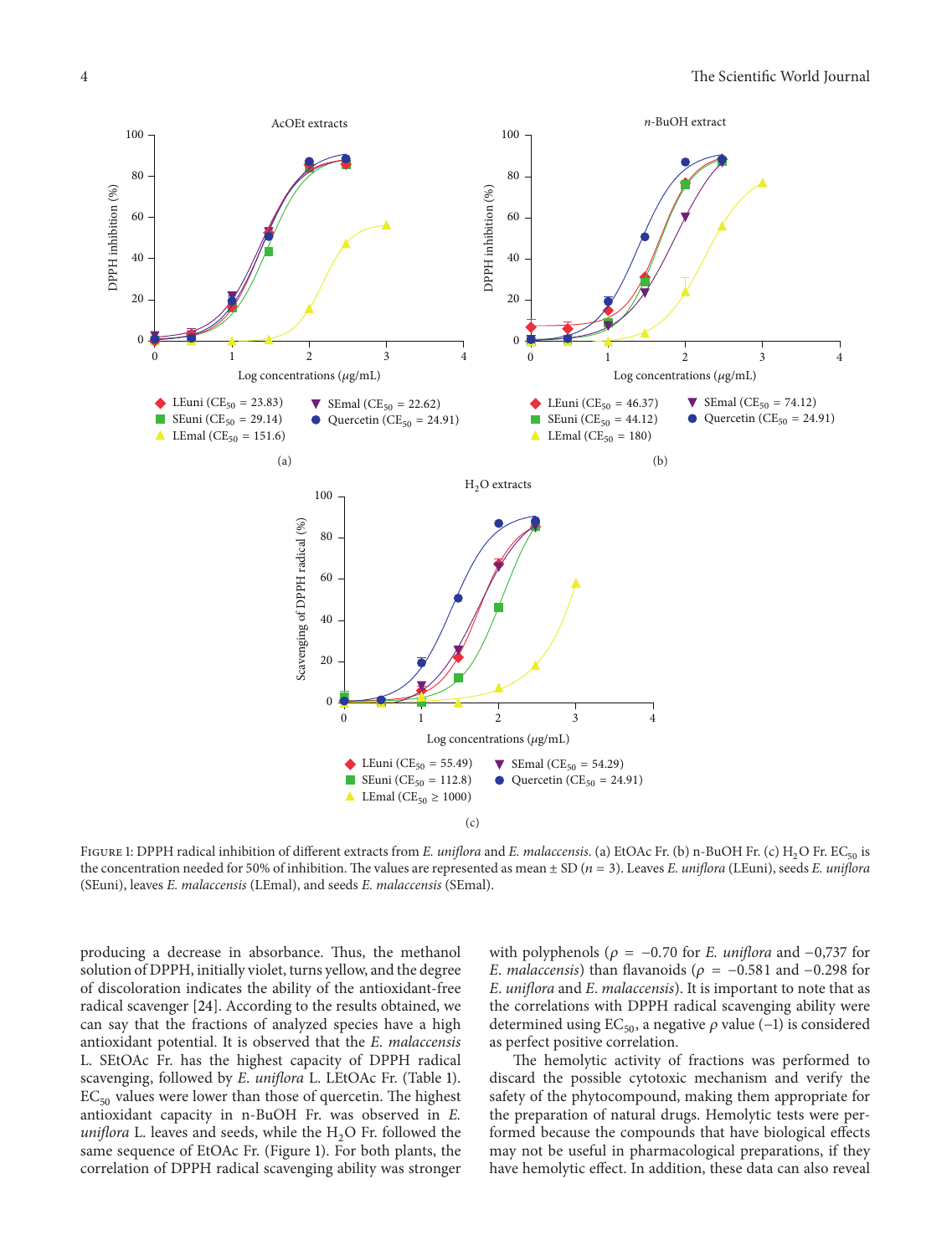

<span id="page-4-1"></span>Figure 2: Percentage of apoptotic cells and necrotic cells treated with extracts from *E. uniflora* (a) and *E. malaccensis* (b). Values are given as mean  $\pm$  SD ( $n = 4$ ). Ethyl acetate fraction of leaves (LEtOAc Fr.), butanol fraction of leaves. (Ln-BuOH Fr.), aqueous fraction of leaves (LH<sub>2</sub>O Fr.), ethyl acetate fraction of seeds (SEtOAc Fr), butanol fraction of seeds (Sn-BuOH Fr.), and aqueous fraction of seeds (SH<sub>2</sub>O Fr.).

some information about the mechanism of cytotoxicity [\[27\]](#page-6-0). The results showed that fractions from *E*. *malaccensis* L. are more toxic than those from *E*. *uniflora* in the highest concentration used for this test. In addition, the EtOAc Fr. showed the greatest hemolytic effect when compared with n-BuOH Fr. and  $H_2O$  Fr. (Table [1\)](#page-2-0). Very strong correlations of hemolytic action of samples from *E*. *uniflora* and their polyphenols and flavonoids content ( $\rho = 0.961$  and 0.853, resp.) were found, while for *E*. *malaccensis*, a moderate correlation was observed for both ( $\rho = 0.309$  for polyphenols;  $\rho = 0.535$  for flavonoids), suggesting the effect of other classes of compounds.

Furthermore, we assessed cytotoxicity of the partially purified extracts using a culture of spleen cells isolated from BALB/c mice. In the study of cytotoxicity, LEtOAc Fr. and Ln-BuOH Fr. from *E*. *malaccensis* L. and LEtOAc Fr. from *E. uniflora* L. showed toxic profile above  $25 \mu g/mL$ . LH<sub>2</sub>O Fr., Sn-BuOH Fr. (*E*. *malaccensis* L.), Ln-BuOH Fr., and Sn-BuOH Fr. (*E. uniflora L.*) presented toxicity above 50 µg/mL. SEtOAc Fr. from *E*. *malaccensis* L. and *E*. *uniflora* L. was the most toxic sample (above 10  $\mu$ g/mL), whereas SH<sub>2</sub>O Fr. of the two species and LH2O Fr. of *E*. *uniflora* L. did not show a toxic profile at any concentrations tested (Table [2\)](#page-4-0).

Several stimuli can induce cell death by one of the two existing routes: apoptotic or necrotic. Annexin V is responsible for differentiating apoptotic cells from viable cells, while PI is specific to recognize cells that have compromised plasma membrane integrity [\[28\]](#page-6-1).The cell viability assay using annexin V-FITC and PI showed that the extracts induced minor damage to cells, and after 24 h of assay, about 90% were still viable.We observed similarity between the pattern shown by untreated cells with those exposed to the extract, both with respect to apoptosis and necrosis. That is, the percentage of cells treated with the extract that in apoptosis or necrosis has behavior of cell death by apoptosis or necrosis was similar to control groups (Figure [2\)](#page-4-1).

The results show that the profiles of cytokine (IFN- $\gamma$ , IL-2, and IL-6) and nitric oxide released by primary splenocytes

<span id="page-4-0"></span>Table 2: Cytotoxicity assay using splenocytes from BALB/c mice treated with extracts of *E. uniflora* and *E. malaccensis*.

| Extract               | Concentrations ( $\mu$ g/mL) |        |      |        |        |                 |  |
|-----------------------|------------------------------|--------|------|--------|--------|-----------------|--|
|                       | 1                            | 5      | 10   | 25     | 50     | 100             |  |
| E. uniflora           |                              |        |      |        |        |                 |  |
| LEtOAc Fr.            |                              |        |      |        | $^{+}$ | $\overline{+}$  |  |
| Ln-BuOH Fr.           |                              |        |      |        |        | $^{+}$          |  |
| $LH2O$ Fr.            |                              |        |      |        |        |                 |  |
| SEtOAc Fr.            |                              |        |      | $^{+}$ | $^{+}$ | $\overline{+}$  |  |
| Sn-BuOH Fr.           |                              |        |      |        |        | $\div$          |  |
| $SH2O$ Fr.            |                              |        |      |        |        |                 |  |
| E. malaccensis        |                              |        |      |        |        |                 |  |
| LEtOAc Fr.            |                              |        |      |        | $^{+}$ | $\overline{+}$  |  |
| Ln-BuOH Fr.           |                              |        |      |        | $^{+}$ | $\div$          |  |
| LH <sub>2</sub> O Fr. |                              |        |      |        |        | $^{+}$          |  |
| SEtOAc Fr.            |                              |        |      | $^{+}$ | $^{+}$ | $^{+}$          |  |
| Sn-BuOH Fr.           |                              |        |      |        |        | $^{+}$          |  |
| SH <sub>2</sub> O Fr. |                              |        |      |        |        |                 |  |
| Saponin               | $^+$                         | $^{+}$ | $^+$ | $^+$   | $^+$   | $^{\mathrm{+}}$ |  |

Legend: <sup>\*</sup>Nontoxic concentrations were determined by <sup>3</sup>H-thymidine incorporation. Percentages below 30% compared to the immune cells not treated (control) are considered nontoxic (−). (LEtOAc Fr.): Ethyl acetate fraction of leaves, (Ln-BuOH Fr.): butanol fraction of leaves, (LH<sub>2</sub>O Fr.): aqueous fraction of leaves, (SEtOAc Fr.): ethyl acetate fraction of seeds, (Sn-BuOH Fr.): butanol fraction of seeds, and  $(SH<sub>2</sub>O Fr.)$ : aqueous fraction of seeds.

were not altered by any concentration of the tested fraction in relation to unstimulated cultures (date not shown). The low  $T_H1$  cytokines production observed in this study may indicate that the two Myrtaceae species did not induce a proinflammatory response. These results are corroborated by other studies that demonstrated that polyphenols, especially from fruits, exhibited inhibitory effects on the expression and activity of enzymes involved in the generation of inflammatory mediators, such as NO [\[29](#page-6-2), [30](#page-6-3)]; they are associated with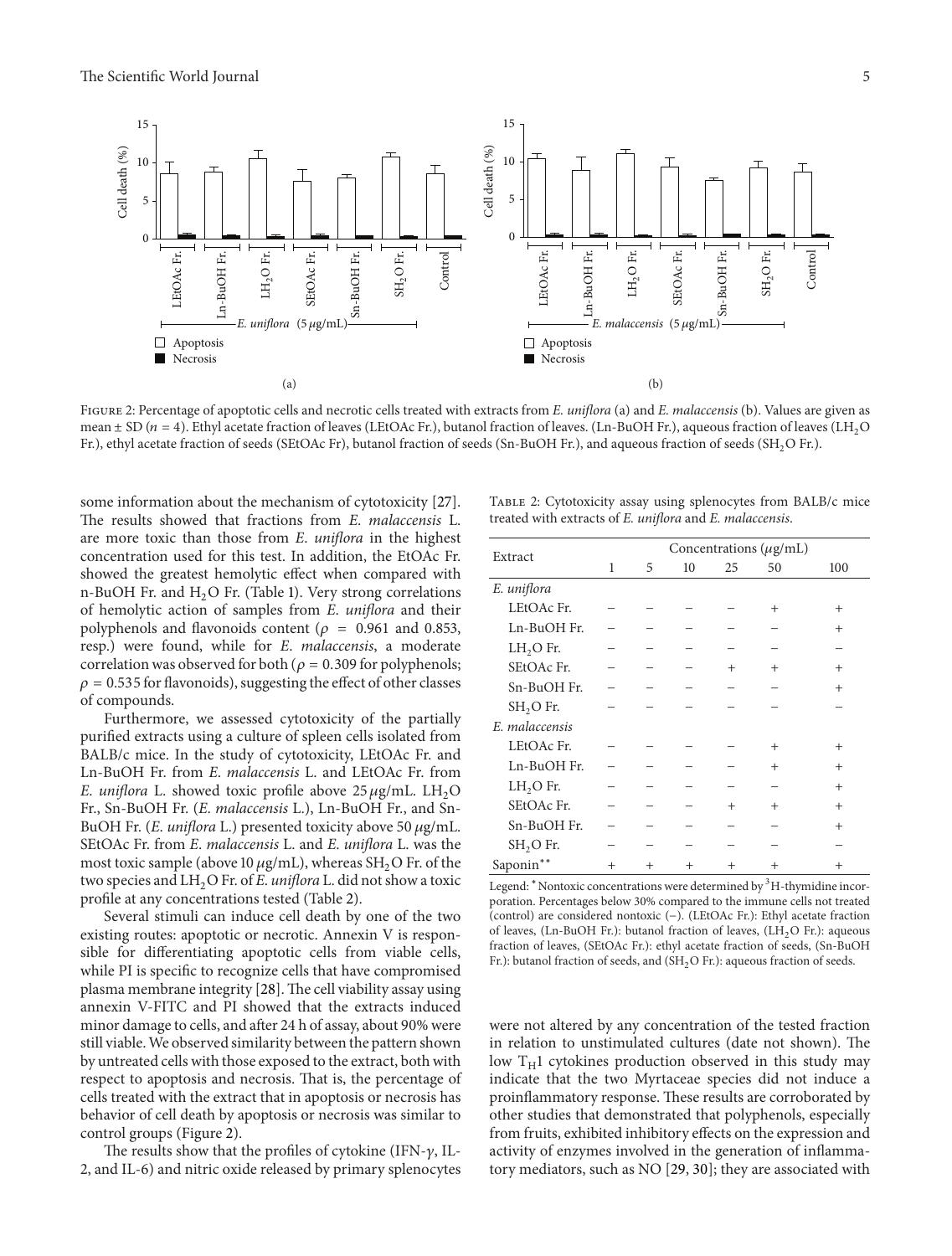the highest inhibition of  $T_H1$  cytokines [\[31\]](#page-6-4) and promote  $T_H2$ response [\[32](#page-6-5)].

In conclusion, this work indicates that *E*. *malaccensis* L. and *E*. *uniflora* L. are rich in compounds with antioxidant capacity, which can help to reduce the inflammatory response, through different signaling pathways which can be activated in vivo. The isolation and characterization of new substances from these plants, with lower side effects, may help in the treatment of diverse pathologies.

#### **Conflict of Interests**

The authors declare that there is no conflict of interests.

#### **Acknowledgments**

The authors would like to acknowledge the Conselho Nacional de Desenvolvimento Científico e Tecnológico (CNPq) for the financial support. They also would like to acknowledge Professor Dr. Haroudo Sátiro Xavier for the help during the phytochemical experiments.

#### <span id="page-5-0"></span>**References**

- <span id="page-5-1"></span>[1] L. G. Faqueti, C. M. Petry, C. Meyre-Silva et al., "Euglobal-like compounds from the genus *Eugenia*," *Natural Product Research*, vol. 27, no. 1, pp. 28–31, 2013.
- <span id="page-5-2"></span>[2] A. G. Amat and M. E. Yajía, "Medicinal plants and ethnopharmacology in the province of Misiones (Argentina)," *Acta Farmaceutica Bonaerense*, vol. 10, no. 3, pp. 153–159, 1991.
- <span id="page-5-3"></span>[3] E. E. Ratera and M. O. Ratera, *Plantas de la Flora Argentina empleadas en Medicina Popular*, Hemisferio Sul, Buenos Aires, Argentina, 1980.
- <span id="page-5-4"></span>[4] A. E. Consolini, O. A. N. Baldini, and A. G. Amat, "Pharmacological basis for the empirical use of *Eugenia uniflora* L. (Myrtaceae) as antihypertensive," *Journal of Ethnopharmacology*, vol. 66, no. 1, pp. 33–39, 1999.
- <span id="page-5-5"></span>[5] C. E. Almeida, M. G. O. Karnikowski, R. Foleto, and B. Baldisserotto, "Analysis of antidiarrhoeic effect of plants used in popular medicine," *Revista de Saude Publica*, vol. 29, no. 6, pp. 428–433, 1995.
- <span id="page-5-6"></span>[6] M. T. Auricchio, A. Bugno, S. B. M. Barros, and E. M. Bacchi, "Antimicrobial and antioxidant activities and toxicity of *Eusenia uniflora*," *Latin American Journal of Pharmacy*, vol. 26, no. 1, pp. 76–81, 2007.
- <span id="page-5-7"></span>[7] A. B. Joly, *Botanica: Introduc ˆ ¸ao˜ a Taxonomia Vegetal `* , Companhia Editora Nacional, São Paulo, Brazil, 13th edition, 2002.
- <span id="page-5-8"></span>[8] K. Roosita, C. M. Kusharto, M. Sekiyama, Y. Fachrurozi, and R. Ohtsuka, "Medicinal plants used by the villagers of a Sundanese community in West Java, Indonesia," *Journal of Ethnopharmacology*, vol. 115, no. 1, pp. 72–81, 2008.
- <span id="page-5-9"></span>[9] I. I. Mahmoud, M. S. A. Marzouk, F. A. Moharram, M. R. El-Gindi, and A. M. K. Hassan, "Acylated flavonol glycosides from *Eugenia jambolana* leaves," *Phytochemistry*, vol. 58, no. 8, pp. 1239–1244, 2001.
- <span id="page-5-10"></span>[10] I. Lunardi, J. L. B. Peixoto, C. C. da Silva, I. T. A. Shuquel, E. A. Basso, and G. J. Vidotti, "Triterpenic acids from *Eugenia moraviana*," *Journal of the Brazilian Chemical Society*, vol. 12, no. 2, pp. 180–183, 2001.
- <span id="page-5-11"></span>[11] R. N. Oliveira, I. J. M. Dias, and C. A. G. Câmara, "Estudo comparativo do óleo essencial de Eugenia punicifolia (HBK) DC. de diferentes localidades de Pernambuco," *Revista Brasileira de Farmacognosia*, vol. 15, pp. 39–43, 2005.
- <span id="page-5-12"></span>[12] H. S. Falcão, I. O. Lima, V. L. Santos et al., "Review of the plants with anti-inflammatory activity studied in Brazil," *Revista Brasileira de Farmacognosia*, vol. 15, pp. 381–391, 2005.
- <span id="page-5-13"></span>[13] I. O. Lima, R. A. G. Oliveira, E. O. Lima, N. M. P. Farias, and E. L. Souza, "Atividade antifúngica de óleos essenciais sobre espécies de Candida," *Revista Brasileira de Farmacognosia*, vol. 16, pp. 197–201, 2006.
- <span id="page-5-14"></span>[14] K. Ravi, S. Rajasekaran, and S. Subramanian, "Antihyperlipidemic effect of *Eugenia jambolana* seed kernel on streptozotocin-induced diabetes in rats," *Food and Chemical Toxicology*, vol. 43, no. 9, pp. 1433–1439, 2005.
- <span id="page-5-15"></span>[15] J. M. Barbosa-Filho, T. H. C. Vasconcelos, A. A. Alencar et al., "Plants and their active constituents from South, Central, and North America with hypoglycemic activity," *Revista Brasileira de Farmacognosia*, vol. 15, pp. 392–413, 2005.
- <span id="page-5-16"></span>[16] E. Velázquez, H. A. Tournier, P. M. de Buschiazzo, G. Saavedra, and G. R. Schinella, "Antioxidant activity of Paraguayan plant extracts," *Fitoterapia*, vol. 74, no. 1-2, pp. 91–97, 2003.
- <span id="page-5-17"></span>[17] V. L. Singleton and J. A. Rossi, "Colorimetry of total phenolics with phosphomolybdic-phosphotungstic acid reagents," *The American Journal of Enology and Viticulture*, vol. 16, pp. 144– 158, 1965.
- <span id="page-5-18"></span>[18] R. G. Woisky and A. Salatino, "Analysis of propolis: some parameters and procedures for chemical quality control," *Journal of Apicultural Research*, vol. 37, no. 2, pp. 99–105, 1998.
- <span id="page-5-19"></span>[19] W. Brand-Williams, M. E. Cuvelier, and C. Berset, "Use of a free radical method to evaluate antioxidant activity," *LWT—Food Science and Technology*, vol. 28, no. 1, pp. 25–30, 1995.
- [20] Y. L. C. de Oliveira, L. C. N. da Silva, A. G. da Silva et al., "Antimicrobial activity and phytochemical screening of *Buchenavia tetraphylla* (Aubl.) RA Howard, (Combretaceae: Combretoideae)," *The Scientific World Journal*, vol. 2012, Article ID 849302, 6 pages, 2012.
- <span id="page-5-20"></span>[21] V. R. A. Pereira, V. M. B. Lorena, A. P. G. da Silva et al., "Immunization with cytoplasmic repetitive antigen and flagellar repetitive antigen of *Trypanosoma cruzi* stimulates a cellular immune response in mice," *Parasitology*, vol. 129, no. 5, pp. 563– 570, 2004.
- <span id="page-5-21"></span>[22] S. Guleria, A. K. Tiku, A. Koul, S. Gupta, G. Singh, and V. K. Razdan, "Antioxidant and antimicrobial properties of the essential oil and extracts of *Zanthoxylum alatum* grown in North-Western Himalaya," *The Scientific World Journal*, vol. 2013, Article ID 790580, 9 pages, 2013.
- [23] L. C. N. Silva, J. M. Sandes, M. M. Paiva et al., "Anti-*Staphylococcus aureus* action of three Caatinga fruits evaluated by electron microscopy," *Natural Product Research*, 2012.
- <span id="page-5-22"></span>[24] J. J. B. Jandú, L. C. N. Silva, A. P. C. Pereira et al., "Myracro*druon urundeuva* bark: an antimicrobial, antioxidant and noncytotoxic agent," *Journal of Medicinal Plants Research*, vol. 7, pp. 413–418, 2013.
- <span id="page-5-23"></span>[25] P. G. Waterman and S. Mole, *Analysis of Phenolic Plant Metabolites*, Blackwell Scientific, Oxford, UK, 1994.
- <span id="page-5-24"></span>[26] L. C. N. da Silva, C. A. da Silva Jr., R. M. de Souza, A. José Macedo, M. V. da Silva, and M. T. S. Correia, "Comparative analysis of the antioxidant and DNA protection capacities of *Anadenanthera colubrina*, *Libidibia ferrea* and *Pityrocarpa moniliformis* fruits," *Food and Chemical Toxicology*, vol. 49, no. 9, pp. 2222–2228, 2011.